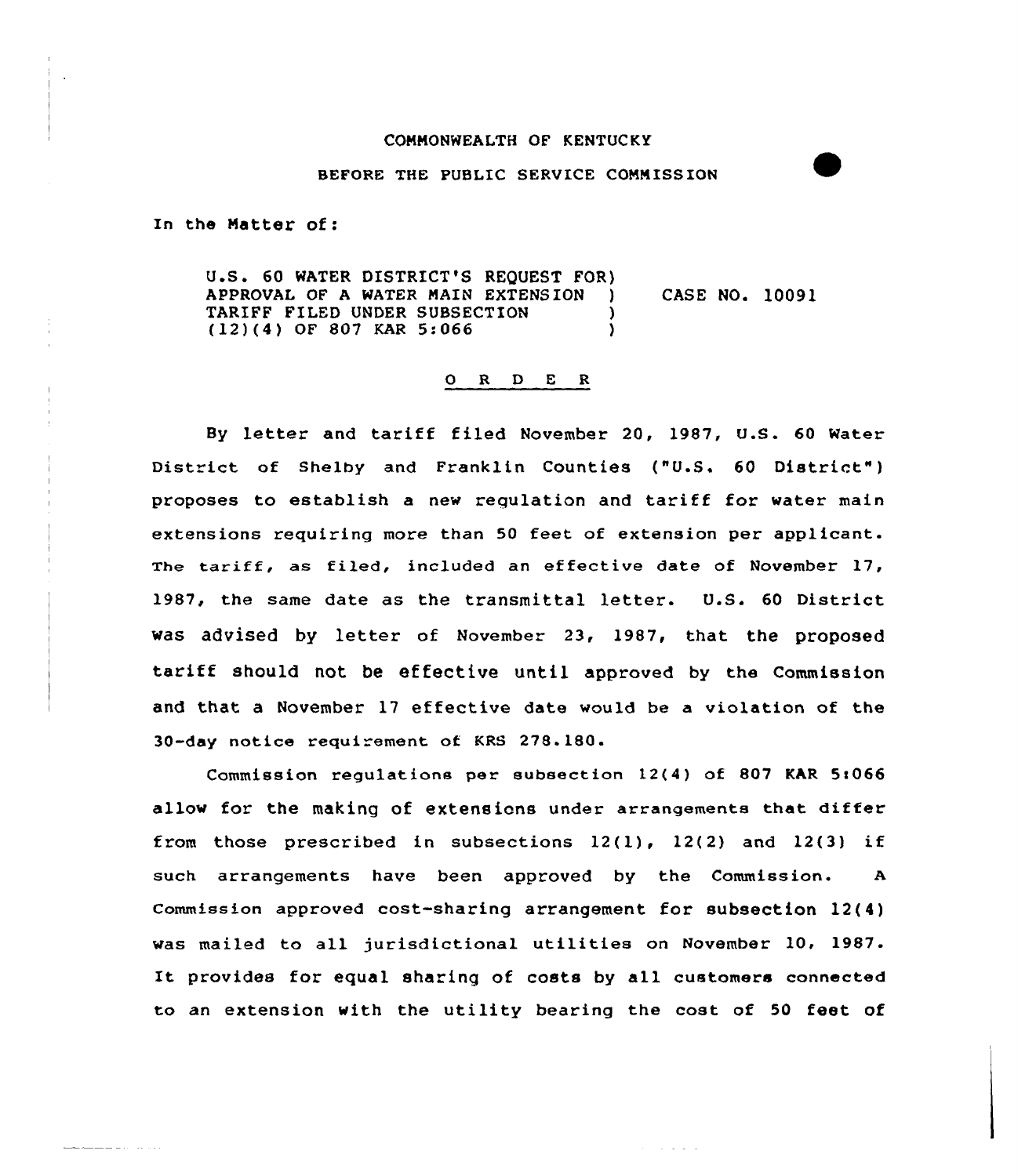the extension for each connected customer. Although this arrangement is recommended by the Commission, it does not preclude the making of extensions under other arrangements that may be submitted for Commission approval.

Additional information is needed for an adequate and proper consideration of the extension tariff proposed by  $U.S.$  60 District.

IT IS THEREFORE ORDERED that U.S. 60 District shall file an original and seven copies of the following information with the Commission with a copy to all parties of record on or before February 15, 1988.

l. U.S. <sup>60</sup> District's proposed cast-sharing arrangements for the construction of water main extensions under subsection 12(4) of 807 KAR 5:066 differs from the arrangement approved by the Commission in November 1987. The U.S. 60 District's response to the following questions is, therefore, requested.

a. Was <sup>a</sup> copy of the approved arrangement received by U.S. 60 District?

b. If received, was the approved arrangement considered by U.S. 60 District?

c. If both the approved arrangement and that proposed by U.S. 60 District were considered, provide a written demonstration that the appropriate tariff proposal was filed by U.S. 60 District.

2. Provide a written demonstration that \$1,500 is an appropriate share of the cost of construction for a new customer

 $-2-$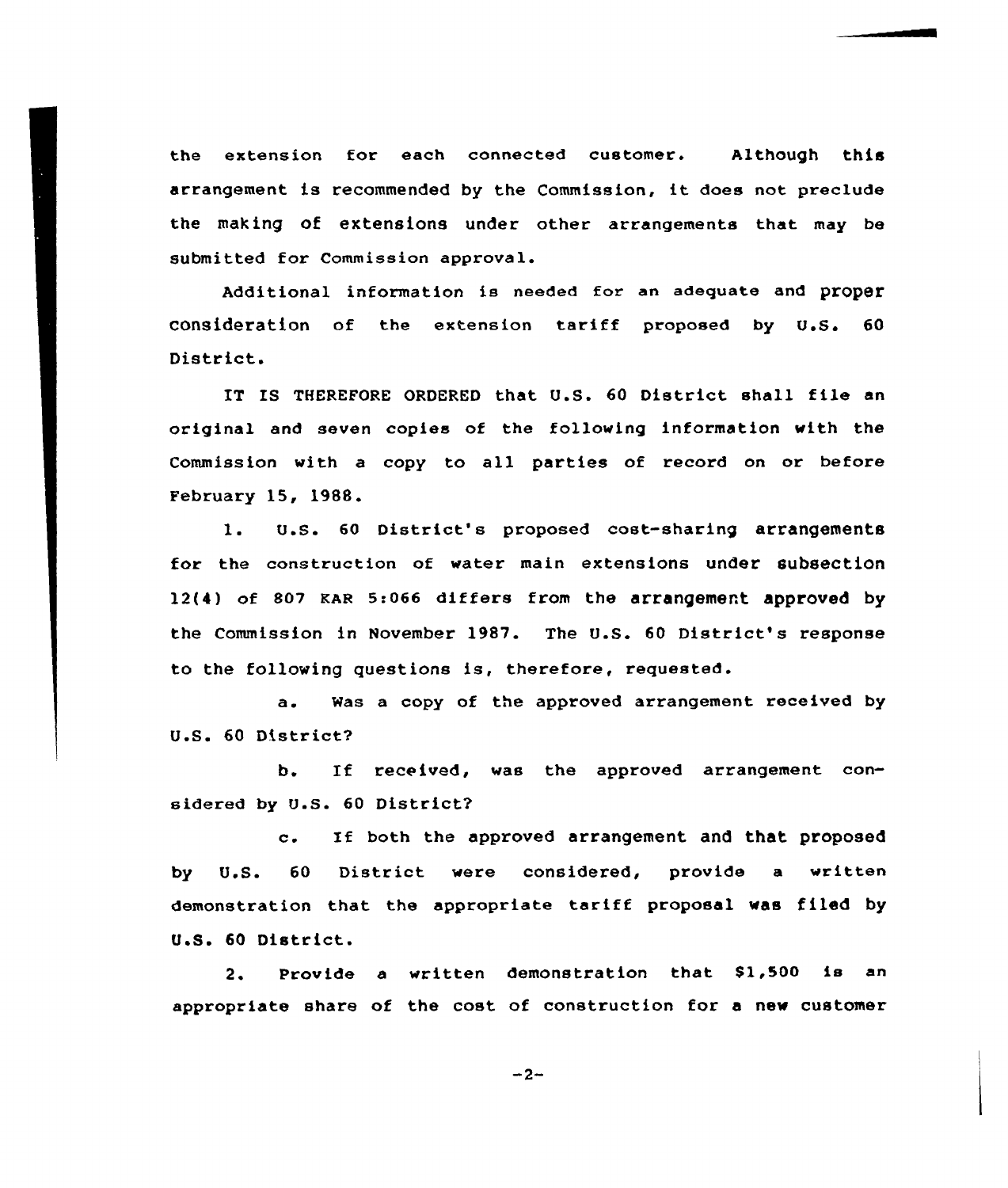being connected to a completed subsection 12(4) extension. Paragraph (b) of U.S. <sup>60</sup> District's proposed tariff specifies the \$1,500 charge.

- 3. Paragraph (c) of the proposed tariff states that refunds vill be made to the original applicants on <sup>a</sup> yearly basis for l0 years. Paragraph (c) does not detail any particulars of the refund plan. U.S. 60 District should provide the necessary illustrations and supplemental information to demonstrate that its proposed refund plan will be fair, just and reasonable.

4. Provide <sup>a</sup> listing of main extensions that have been made in accordance with subsection 12(2) of 807 KAR 5:066 on which the 10-year refund period has not expired.

5. Provide a listing of extensions now being considered by U.S. 60 District and a statement of current status or possibility for construction of said extensions under the provisions of subsection 12(4) of 807 KAR 5:066. The Commission understands that possibilities for construction are dependent upon initiatives of the applicants and may not be easy to determine.

If the above listed items of information cannot be provided by February 15, 1988, U.S. 60 District should submit a motion for an extension of time stating the reason a delay is necessary and include <sup>a</sup> date by which it will be furnished. Such motion will be considered by the Commission. U.S. 60 District shall furnish with each response the name of the witness who will be available for responding to questions concerning each item of information requested should <sup>a</sup> public hearing be required in this matter.

 $-3-$